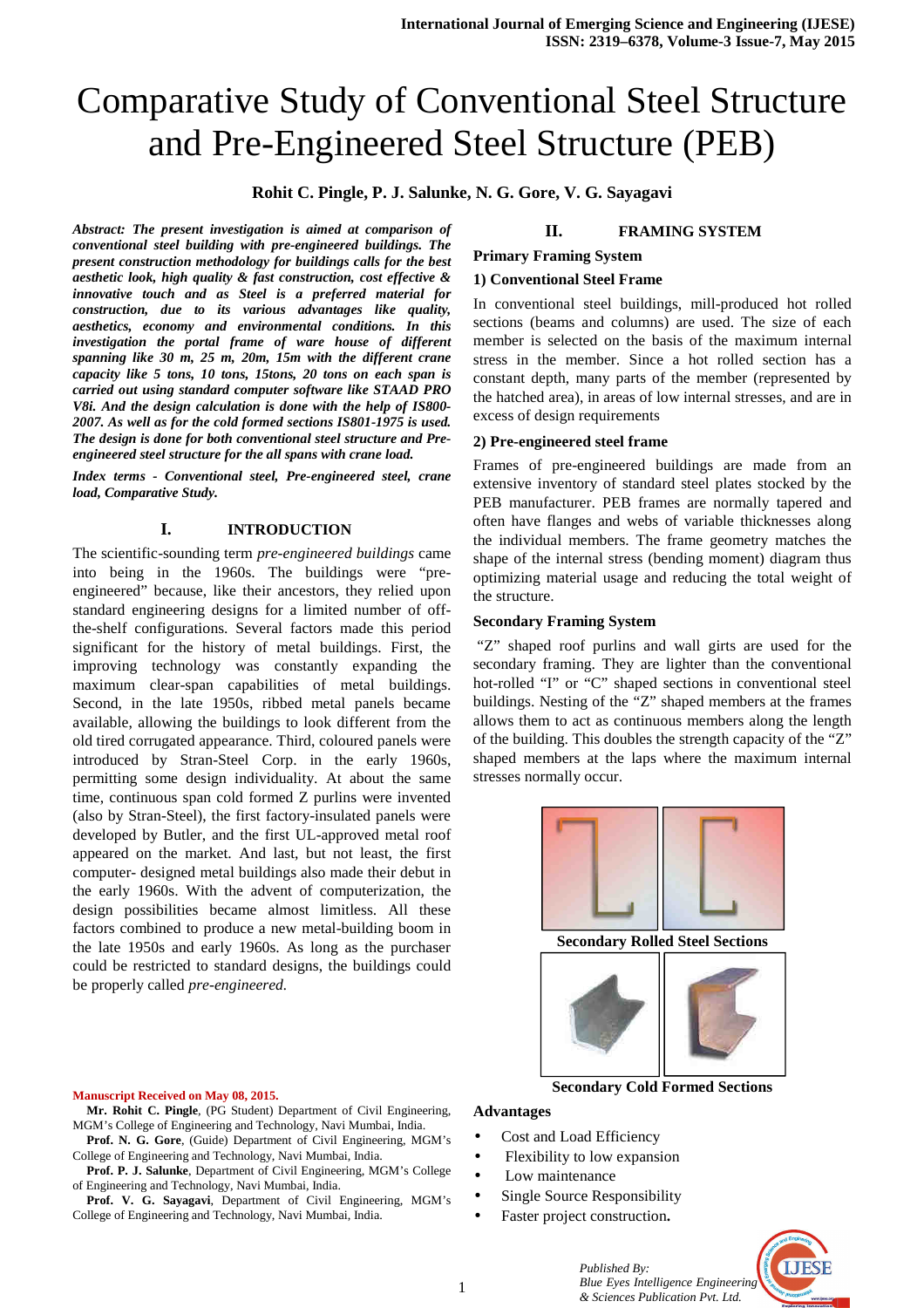### **Comparative Study of Conventional Steel Structure and Pre-Engineered Steel Structure (PEB)**

### **Disadvantages**

- Variable construction ability
- Lack of reserve strength
- Possible manufacturer's unfamiliarity with local codes

# **Scope of Present Work**

The present work aims at comparison of conventional steel building with Pre- Engineered steel buildings for industrial warehouses. An attempt is made to compare the structure in terms of:

- Steel Quantity Amount of steel required for a structure with fixed width.
- Reduction in load Reduction in the dead load of the structure due to use of tapered section and light weight secondary members.
- Cost comparison of the structure.
- Foundation size requirement.

# **Design codes & Manuals Referred**

- 1. IS: 800 2007 Indian Standard General Construction in Steel – Code of Practice.
- 2. IS: 801 1975 Code of practice for use of Cold formed light gauge steel Structural members in general building construction.
- 3. Analysis & Design software used is "STAAD PRO v8i

# **III. FRAMING SYSTEM ADOPTED**







**Basic Frame foe Pre-Engineered Steel Building**

| Limit state of strength   | Limit state of serviceability   |
|---------------------------|---------------------------------|
| $1.5DL + 1.5LL$           | $1.0DL + 1.0LL$                 |
| $1.5DL + 1.5LL + 1.5CL$   | $1.0DL+1.0LL+1.0CL$             |
| $1.5DL + 1.5WI / EI$      | $1.0DL + 0.8LL + 0.8CL + 0.8WL$ |
| $1.2DL+1.2LL+1.2CL+0.6WL$ | $1.0DL + 0.8CL + 0.8WL$         |
| $1.2DL+1.2LL+1.2CL+1.2WL$ |                                 |
| $1.2DL+1.2CL+1.2WL$       |                                 |
| $0.9DL + 1.5WL$           |                                 |

# **IV. DESIGN DATA**

# **1) Conventional Steel Frame**

Basic Frame Data:

- Width of the frame  $= 30$ m
- Height of the frame at Gantry level  $= 8m$
- Height of the frame at Eave level  $= 10m$
- Length of the structure  $= 40m$
- Bay spacing  $= 5m$
- Slope of roof  $= 1: 2.5$
- Basic wind speed  $=$  44m/s
- Seismic zone  $= 3$

## **2) PEB Steel Frame**

Basic Frame Data:

- Width of the frame  $= 30m$
- Height of the frame at Gantry level  $= 8m$
- Height of the frame at Eave level  $= 10m$
- Length of the structure  $= 40m$
- Bay spacing  $= 5m$
- Slope of roof =  $6^{\circ}$
- Basic wind speed  $= 44$ m/s
- Seismic zone  $= 3$

# **V. DESIGN SUMMARY**

# **1) Conventional Steel Frame**

*For 30 meter span with 5 tons crane load*

| <b>Member</b>          | <b>Section</b>                 |
|------------------------|--------------------------------|
| Built up Column        | <b>ISMC 250</b>                |
| Column lacing member   | ISA 60X60X8                    |
| Column supporting trus | <b>ISMB 300</b>                |
| Principal Rafter       | 2 ISA 110X110X12               |
| Bottom chord           | 2 ISA 110X110X12               |
| <b>Struts and Ties</b> | ISA 110X110X10                 |
| Purlin                 | <b>ISMC 100</b>                |
| <b>Footing Size</b>    | $3.2m \times 1.8m \times 0.4m$ |

### **2) PEB Steel Frame**

- Crane capacity  $= 5$  ton
- Thickness of flange  $(t_f) = 12$  mm
- Thickness of Web  $(t_w) = 8$  mm



*Published By: Blue Eyes Intelligence Engineering & Sciences Publication Pvt. Ltd.*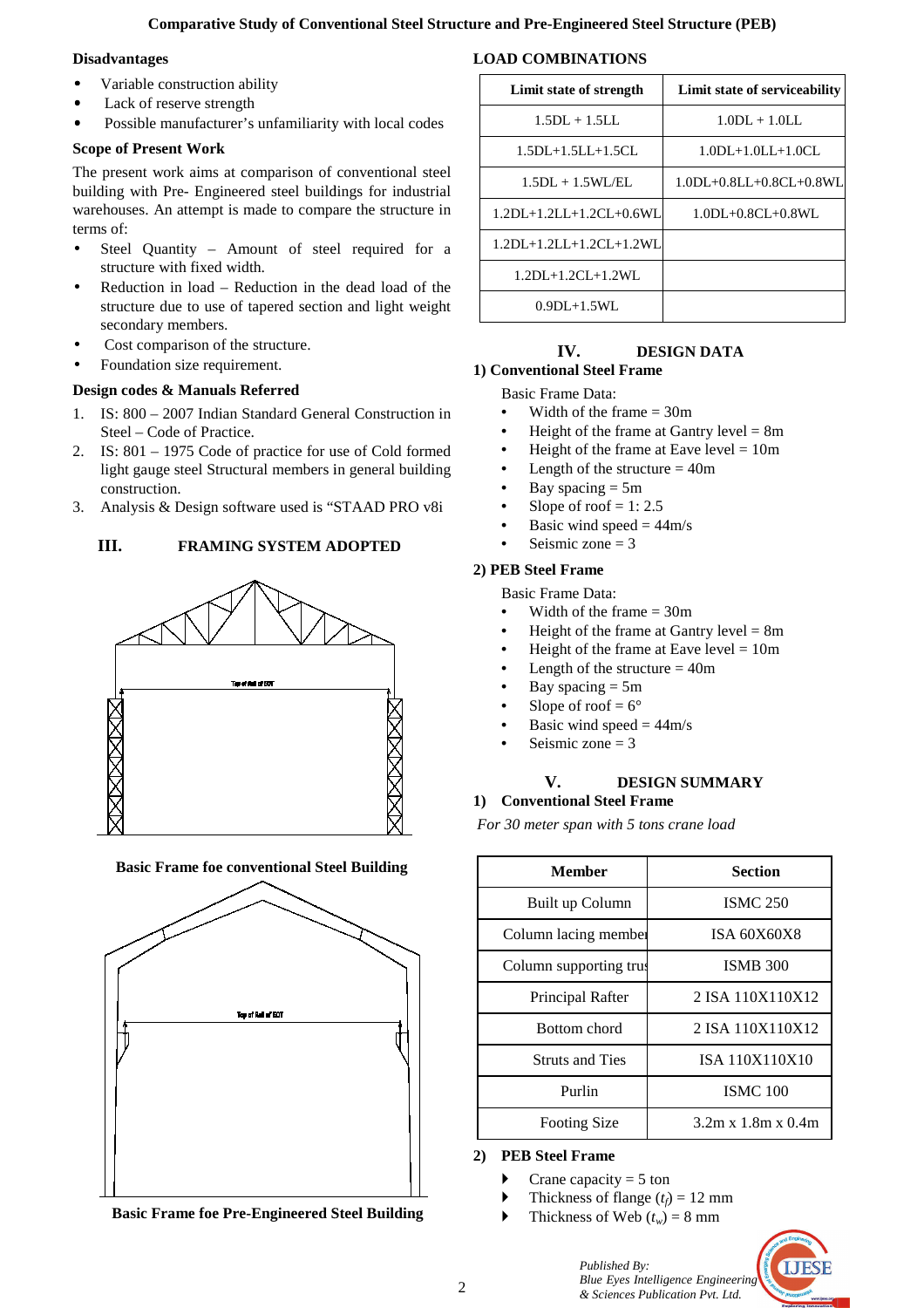$\blacktriangleright$  Width of flange  $(b_f) = 275$  mm

| <b>Member</b>         | <b>Sections</b>                   |             |
|-----------------------|-----------------------------------|-------------|
|                       | At Start                          | Depth 500mm |
| <b>Tapered Column</b> | At End                            | Depth 850mm |
| Rafter member 1       | At Start                          | Depth 850mm |
|                       | At End                            | Depth 550mm |
| Rafter member 2       | At Start                          | Depth 550mm |
|                       | At End                            | Depth 850mm |
| Purlin                | Rectangular without lips 200x50x4 |             |
| Footing size          | $2.5m \times 1.6m \times 0.4m$    |             |

# **VI. DESIGN CALCULATIONS**

**1) Conventional Steel Frame** 

*FOR 30 M SPAN & 5 TONS CRANE LOAD* 

| <b>Section</b>       | Area<br>(m <sup>2</sup> ) | Length<br>(m) | <b>Density</b><br>(t/m <sup>3</sup> ) | <b>Total</b><br>(Tons) |
|----------------------|---------------------------|---------------|---------------------------------------|------------------------|
| 1) Laced column      |                           |               |                                       |                        |
| <b>ISMC 250</b>      | $3.78 \times 10^{-3}$     | 32            | 7.85                                  | 0.9506                 |
| ISA 60 x 60 x 8      | $8.76 \times 10^{-4}$     | 61.25         | 7.85                                  | 0.4216                 |
| 2) Supporting column |                           |               |                                       |                        |
| <b>ISMB 300</b>      | 5.51 x $10^{-3}$          | 5.60          | 7.85                                  | 0.2422                 |
| 3) Truss             |                           |               |                                       |                        |
| ISA 110 x 110 x 10   | $2.06 \times 10^{-3}$     | 97.07         | 7.85                                  | 1.5704                 |
| ISA 110 x 110 x 12   | $4.89 \times 10^{-3}$     | 61.62         | 7.85                                  | 2.3688                 |
| Total                |                           |               |                                       | 5.5536                 |
| 4) Purlin            |                           |               |                                       |                        |
| <b>ISMC 100</b>      | $1.17 \times 10^{-3}$     | 40 x 22       | 7.85                                  | 8.0823                 |

- The current cost of steel in the market is Rs. 50 per kg
- Hence cost of one portal =  $50 \times 5.5536 \times 1000 = \text{Rs. } 2, 77,680/$
- To cover 40m span of the structure 9 portal frames are required
- Hence total cost of the structure =  $9 \times 2$ , 77,680 = Rs. 24, 99,120/-
- Cost of Purlin =  $50 \times 8.083 \times 1000 = \text{Rs. } 4, 04,115/$
- Hence total cost of structure = 24,  $99,120 + 4, 04,115 = \text{Rs. } 29, 03,235/$ **Concrete Quantity**
- Size of footing  $= 3m \times 1.8m \times 0.4m$
- Quantity of concrete =  $3 \times 1.8 \times 0.4 = 2.16$  m<sup>3</sup>
- Total there are 18 footings
- Hence total Quantity of concrete =  $18 \times 2.16 = 38.88 \text{ m}^3$

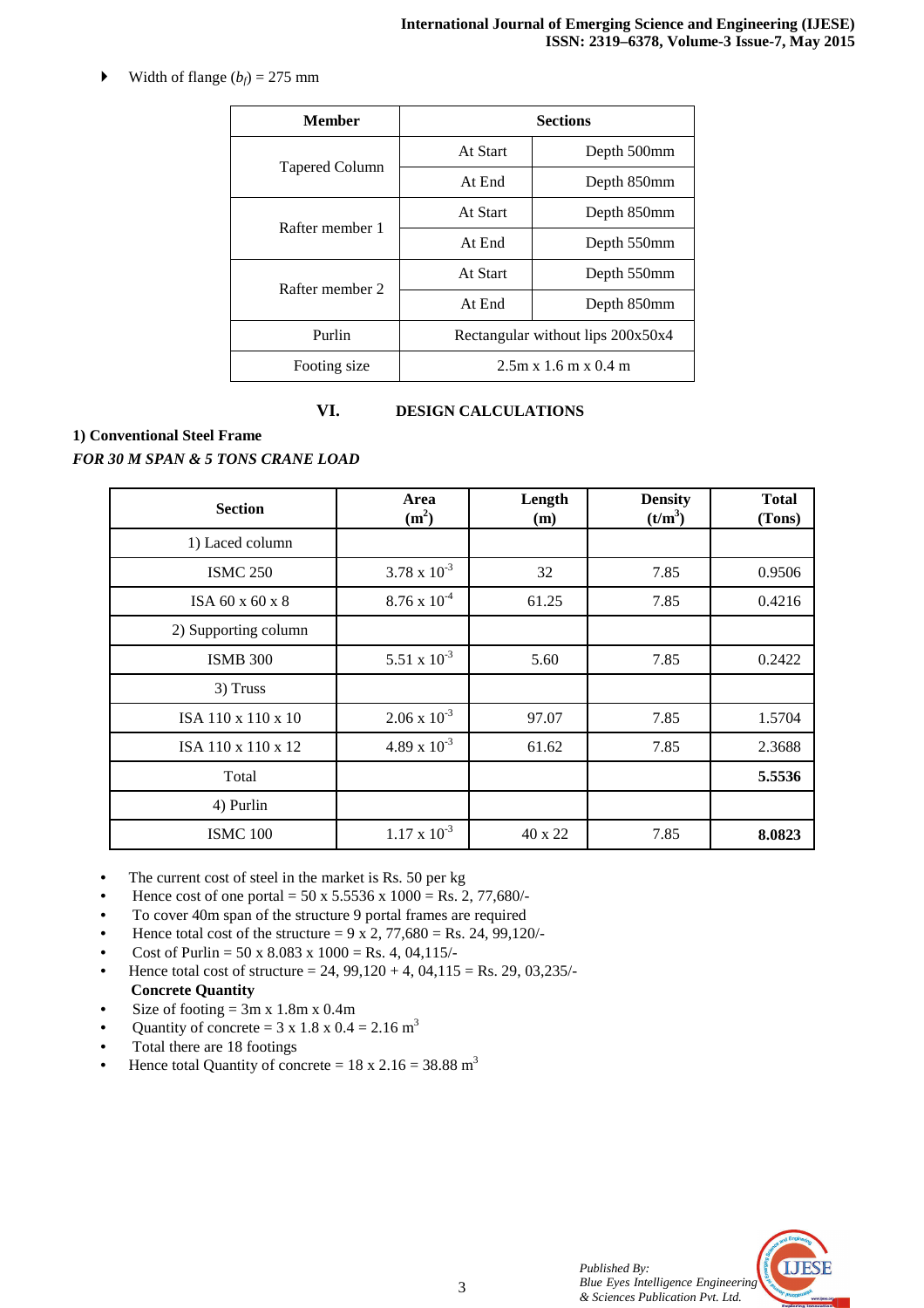# **2) PEB Steel Frame**

*FOR 30 M SPAN & 5 TONS CRANE LOAD* 

| <b>Section</b>    | Area<br>(m <sup>2</sup> ) | Length<br>(m) | <b>Density</b><br>$(t/m^3)$ | <b>Total</b><br>(Tons) |
|-------------------|---------------------------|---------------|-----------------------------|------------------------|
| 1) Tapered Column | $11.55 \times 10^{-3}$    | 20            | 7.85                        | 1.8142                 |
| 2) Rafter 1       | $11.75 \times 10^{-3}$    | 30.17         | 7.85                        | 2.787                  |
| 3) Rafter 2       |                           |               |                             |                        |
| Total             |                           |               |                             | 4.6012                 |
| 4) Purlin         | $11.3 \times 10^{-3}$     | 40 x 22       | 7.85                        | 7.8                    |

# **2) PEB Steel Frame**

# *FOR 30 M SPAN & 5 TONS CRANE LOAD*

- The current cost of steel in the market is Rs. 50 per kg
- Hence cost of one portal = 50 x 4.6012 x 1000 = Rs. 2, 30,060/-
- To cover 40m span of the structure 9 portal frames are required
- Hence total cost of the structure =  $9 \times 2$ , 30,060 = Rs. 20, 70,540/-
- Cost of Purlin =  $50 \times 7.8 \times 1000 =$  Rs.3, 90,000/-
- Hence total cost of structure =  $20$ ,  $70,540 + 3$ , 90,000 = Rs. **24, 60,540/- Concrete Quantity**
- Size of footing  $= 2.5$ m x 1.6m x 0.4m
- Quantity of concrete = 2.5 x 1.6 x 0.4 = 1.6 m<sup>3</sup>
- Total there are 18 footings
- Hence total Quantity of concrete  $= 18 \times 1.6 = 28.8$ **m 3**

# **VII. RESULT COMPARISON**

The comparison of various parameters of Conventional Steel building and Pre – Engineered Steel building are summarized in graphical format as follows.